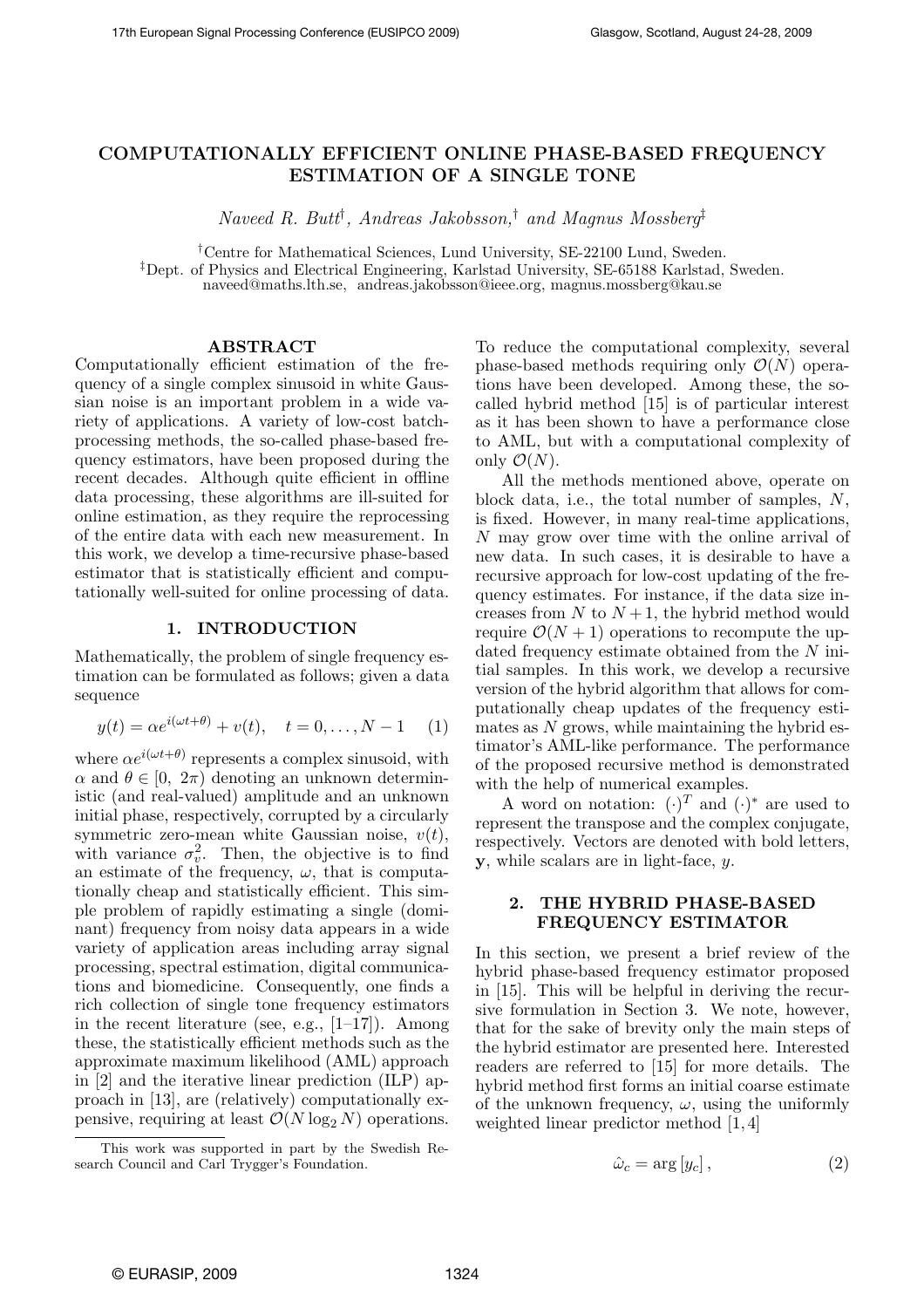where

$$
y_c = \frac{1}{N-1} \sum_{t=0}^{N-2} y^*(t) y(t+1).
$$
 (3)

This estimate can be shown to be unbiased, with a variance [4, 7]

$$
var(\hat{\omega}_c) = \frac{1}{(N-1)^2 \text{SNR}},\tag{4}
$$

where SNR is the signal-to-noise ratio, defined as  $SNR = \alpha^2/\sigma_v^2$ . We note that for high SNR scenarios, one may use the multiple correlations approach of [18] to obtain a slightly improved coarse estimate. The coarse estimate,  $\hat{\omega}_c$ , is used to form a downshifted signal,  $y_d(t)$ , to remove the frequency dependency of the SNR threshold [14]

$$
y_d(t) = y(t)e^{-i\hat{\omega}_c t}.
$$
 (5)

Next, the downshifted signal is passed through a K-tap averaging filter to further reduce the SNR threshold [9]

$$
y_f(t) = \frac{1}{K} \sum_{k=0}^{K-1} y_d(t+k).
$$
 (6)

The adjacent phase difference of the filtered signal,  $y_f(t)$ , is then formed as

$$
\Delta \phi_f(t) = \arg \left[ y_f^*(t)y_f(t+1) \right] = \omega_f + u_c(t), \quad (7)
$$

where  $u_c(t)$  is a noise process which will be coloured due to the average filtering [12]. The frequency correction term,  $\omega_f$ , is then estimated from (7), using the filter bank approach of [10, 12] that takes into account the coloration of  $u_c(t)$ , giving

$$
\hat{\omega}_f = \sum_{t=1}^{\lfloor (N-K)/K \rfloor} q(t, N) \sum_{m=1}^{K-1} \Delta \phi_f(tK - m), \quad (8)
$$

where  $|\cdot|$  represents the floor operation, and

$$
q(t, N) = \frac{6tK(N - tK)}{N^3 - NK^2}.
$$
 (9)

Finally, the correction term, (8), is added to the coarse estimate, (2), to form the hybrid frequency estimate

$$
\hat{\omega}_h = \hat{\omega}_c + \hat{\omega}_f. \tag{10}
$$

Since this approach uses the complete data block for the frequency estimation, we refer to it here as the block-hybrid estimator. It is worth stressing that the block-hybrid estimator has been shown to closely follow the Cramér-Rao lower bound (CRLB) at a low SNR threshold and to be essentially independent of the true frequency,  $\omega$ . These are some features that we would like to retain in an online-hybrid estimator.

### 3. ONLINE HYBRID PHASE-BASED FREQUENCY ESTIMATOR

To motivate the development of an online phasebased estimator, we consider a real-time measurement scenario where a new data point is available after each sampling interval. At an arbitrary time, say  $t = N - 1$ , the block-hybrid algorithm provides a frequency estimate,  $\hat{\omega}_{h}^{(N)}$  $h^{(N)}$ , based on the data vector

$$
\mathbf{y}^{(N)} \triangleq [y(0), y(1), \dots, y(N-1)]^T, \quad (11)
$$

where the superscript indicates the length of the data vector used for the estimation<sup>1</sup>. Assuming that a new data point,  $y(N)$ , is made available at the next instant,  $t = N$ , similar to other existing efficient algorithms, the block-hybrid algorithm would require the reprocessing of the whole data to obtain the improved frequency estimate,  $\hat{\omega}_{h}^{(N+1)}$  $h^{(N+1)},$ making such an update computationally expensive in an online applications. To alleviate this problem, we develop a recursive hybrid phase-based frequency estimator that incorporates new data into the frequency estimation in a computationally efficient manner. To begin the recursive formulation, we note that the extended data vector containing the sample  $y(N)$  may be written in terms of (11) as

$$
\mathbf{y}^{(N+1)} = \begin{bmatrix} \mathbf{y}^{(N)} \\ y(N) \end{bmatrix} . \tag{12}
$$

Using (2), the extended correlator may be obtained as

$$
y_c^{(N+1)} = \frac{1}{N} \sum_{t=0}^{N-1} y^*(t)y(t+1)
$$
  
= 
$$
\frac{N-1}{N} \left( \frac{1}{N-1} \sum_{t=0}^{N-2} y^*(t)y(t+1) \right)
$$
  
+ 
$$
\frac{1}{N} y^*(N-1)y(N).
$$
 (13)

Noting that the term in the large parenthesis above is the correlation at  $t = N - 1$ , i.e.,

$$
y_c^{(N)} = \frac{1}{N-1} \sum_{t=0}^{N-2} y^*(t) y(t+1), \qquad (14)
$$

we obtain the recursive formulation

$$
y_c^{(N+1)} = \frac{N-1}{N}y_c^{(N)} + \frac{1}{N}y^*(N-1)y(N), \quad (15)
$$

<sup>1</sup>Similar notation is used for other estimates in the rest of this paper.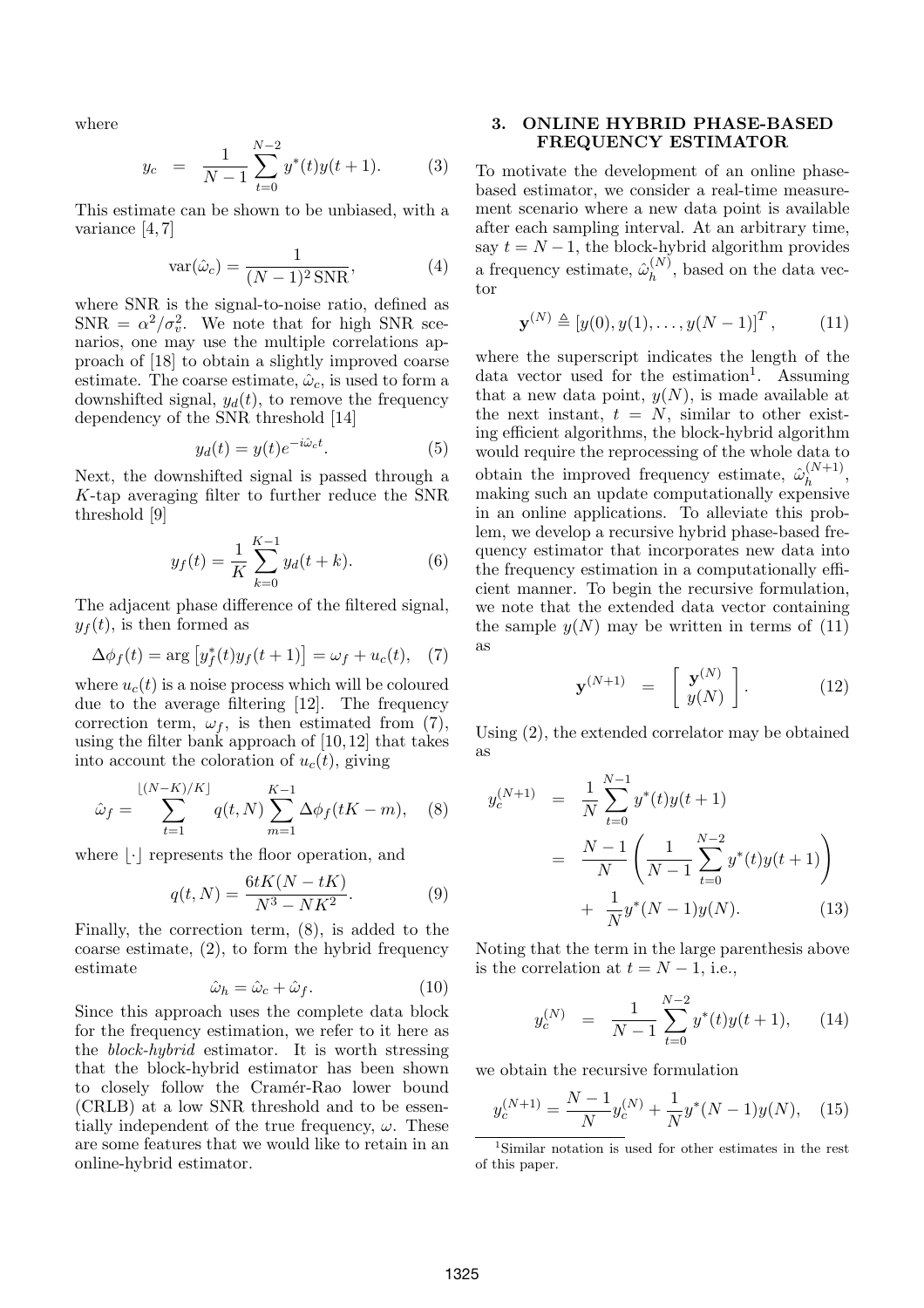suggesting the updated frequency estimate

$$
\hat{\omega}_c^{(N+1)} = \arg\left[y_c^{(N+1)}\right].\tag{16}
$$

The updated downshifted signal is then obtained as

$$
\mathbf{y}_d^{(N+1)} = \mathbf{y}^{(N+1)} e^{-i\hat{\omega}_c^{(N+1)}t}.
$$
 (17)

Since (17) would require the updating of all the previous samples, we propose to replace  $\hat{\omega}_c^{(N+1)}$  by a stable estimate  $\bar{\omega}_c$ . We remark that such an estimate would either be available from previously processed data, or be evaluated from (16) for a relatively small  $N$ . Therefore, we assume that a stable coarse estimate is available at  $N = N$ . Using  $\bar{\omega}_c$ , an update equation for the downshifted signal is formed as

$$
\mathbf{y}_d^{(N+1)} \approx \begin{bmatrix} \mathbf{y}^{(N)} \\ y(N) \end{bmatrix} e^{-i\bar{\omega}_c t}, \quad (18)
$$

which, using  $\mathbf{y}_d^{(N)} = \mathbf{y}^{(N)} e^{-i\bar{\omega}_c t}$ , may be written as  $\Gamma$   $(N)$   $\Gamma$ 

$$
\mathbf{y}_d^{(N+1)} \approx \begin{bmatrix} \mathbf{y}_d^{(N)} \\ y_d^{(N)} e^{-i\bar{\omega}_c t} \end{bmatrix} . \tag{19}
$$

The updated downshifted signal is then filtered using a  $K$ -lag averaging filter. This leads to the updated filtered data vector  $\overline{a}$  $\overline{a}$ 

$$
\mathbf{y}_{f}^{(N+1)} = \begin{bmatrix} \mathbf{y}_{f}^{(N)} \\ y_{f}^{(N+1)}(N-K+1) \end{bmatrix}, (20)
$$

where  $\mathbf{y}_t^{(N)}$  $f_f^{(N)}$  is the filtered signal of length  $N-K+1$ , obtained previously from (6) as

$$
\mathbf{y}_{f}^{(N)} = \begin{bmatrix} \frac{1}{K} \sum_{k=0}^{K-1} y_{d}^{(N)}(k) \\ \vdots \\ \frac{1}{K} \sum_{k=0}^{K-1} y_{d}^{(N)}(N-K+k) \end{bmatrix}, (21)
$$

and

$$
y_f^{(N+1)}(N - K + 1)
$$
  
= 
$$
\frac{1}{K} \sum_{k=0}^{K-1} y_d^{(N+1)}(N - K + 1 + k). \quad (22)
$$

The update of the phase difference equation may now be formed as

$$
\Delta \phi_f^{(N+1)} = \begin{bmatrix} \Delta \phi_f^{(N)} \\ \Delta \phi_f^{(N+1)}(N-K) \end{bmatrix}, \qquad (23)
$$

where  $\mathbf{\Delta} \boldsymbol{\phi_f}^{(N)}$  is the vector of the adjacent phase differences available from previous iteration, i.e.,

$$
\Delta \phi_f^{(N)} = \left[ \begin{array}{c} \arg \left[ y_f^{*(N)}(0) y_f^{(N)}(1) \right] \\ \vdots \\ \arg \left[ y_f^{*(N)}(N-K-1) y_f^{(N)}(N-K) \right] \end{array} \right],
$$

and

$$
\Delta \phi_f^{(N+1)}(N - K) = \arg \left[ y_f^{*(N)}(N - K) y_f^{(N+1)}(N - K + 1) \right].
$$
 (24)

From (9)

$$
q(t, N+1) = \frac{6tK(N+1 - tK)}{(N+1)^3 - (N+1)K^2},
$$
 (25)

and by defining

$$
\Phi^{(N+1)}(t) = \sum_{m=1}^{K-1} \Delta \phi_f^{(N+1)}(tK - m), \qquad (26)
$$

we form the updated frequency correction term

$$
\hat{\omega}_f^{(N+1)} = \sum_{t=1}^{\lfloor (N+1-K)/K \rfloor} q(t, N+1) \Phi^{(N+1)}(t). (27)
$$

Finally, we form the updated hybrid estimate by adding the correction term, (27), to  $\bar{\omega}_c$ 

$$
\hat{\omega}_h^{(N+1)} = \bar{\omega}_c + \hat{\omega}_f^{(N+1)}.
$$
\n(28)

We term this approach of frequency estimation as the online-hybrid estimator.

#### 4. NUMERICAL EXAMPLES

We now demonstrate the effectiveness of the proposed recursive approach using simulated data. We compare the mean square error (MSE) of the frequency estimates obtained using the online-hybrid and block-hybrid methods against the CRLB, at different SNR levels and for different selections of the actual frequency,  $\omega$ . Starting with  $N = 1$ , an online data collection scenario is simulated, where a new sample arrives at every iteration. At every iteration, the block-hybrid estimator process the complete updated data vector. On the other hand, the online-hybrid estimator uses the low-cost update relations developed in Section 3. Figures 1, 2, and 3 show the MSE of the frequency estimates obtained using the online-hybrid and the block-hybrid estimators at  $SNR = 2dB$ , 4dB, and 6dB, respectively, using 500 Monte-Carlo simulations. The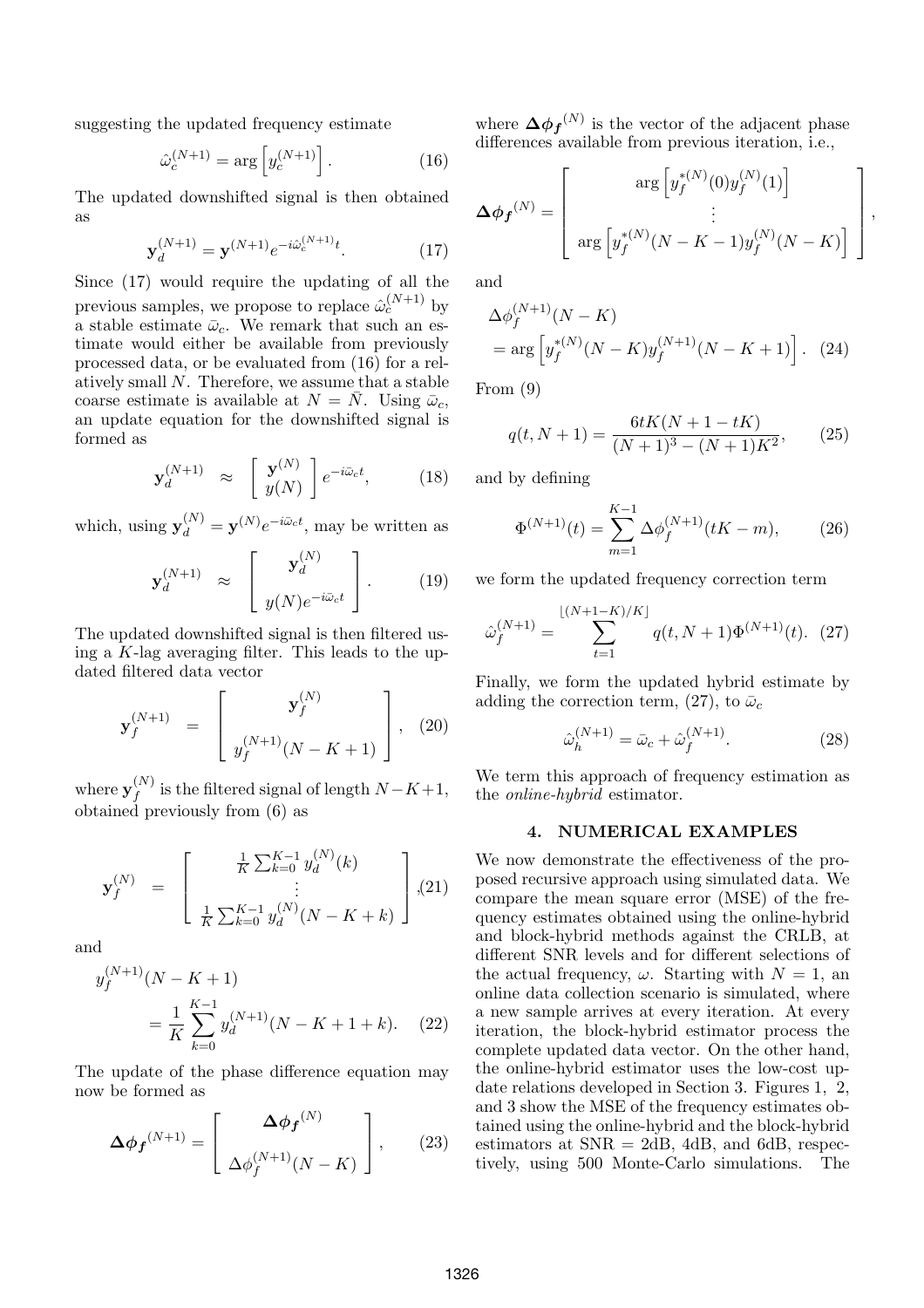

Figure 1: MSE of the frequency estimates at SNR  $= 2dB$  and  $\omega = 0.75\pi$ , against number of steps, N.



Figure 2: MSE of the frequency estimates at SNR  $= 4dB$  and  $\omega = 0.75\pi$ , against number of steps, N.

CRLB is also plotted for reference. The dashed vertical line shows the point  $N = \overline{N}$  at which the variance of the coarse frequency estimate,  $\hat{\omega}_c$ , drops below a predetermined threshold, leading to a stable estimate,  $\bar{\omega}_c$ . Initially, for  $N < N$ , the onlinehybrid method works in the computationally expensive block mode, switching to the more efficient recursive estimation at  $N = \overline{N}$ . As is clear from the figures, the proposed recursive approach provides performance very close to the block-hybrid estimator, both following the CRLB closely. We remark that the 'steps' appearing in the figures are due to the floor operation in (8) and (27), due to which only samples up to a multiple of K are processed. Figure 4 shows the MSE of the frequency estimates at SNR = 2dB against the true frequency. As is clear from the figure, much like the



Figure 3: MSE of the frequency estimates at SNR  $= 6dB$  and  $\omega = 0.75\pi$ , against number of steps, N.



Figure 4: MSE of the frequency estimates at SNR  $= 2dB$ , and  $N = 24, 60, 120$ , against true sinusoidal frequency.

block-hybrid estimator, the online-hybrid estimator is essentially independent of the true sinusoidal frequency. Finally, Figure 5 compares the time taken by the block-hybrid and online-hybrid estimators to estimate the frequency as the data size increases from 1 to N. The CPU times, measured using MATLAB, for  $N = 100$  to 1000 (in 10 steps) are shown. Since the recursive approach uses fewer update operations at each step, it outperforms the block-hybrid approach.

## 5. CONCLUSION

In this work, a time-recursive phase-based estimator that is statistically efficient and computationally well-suited for real-time processing of data was